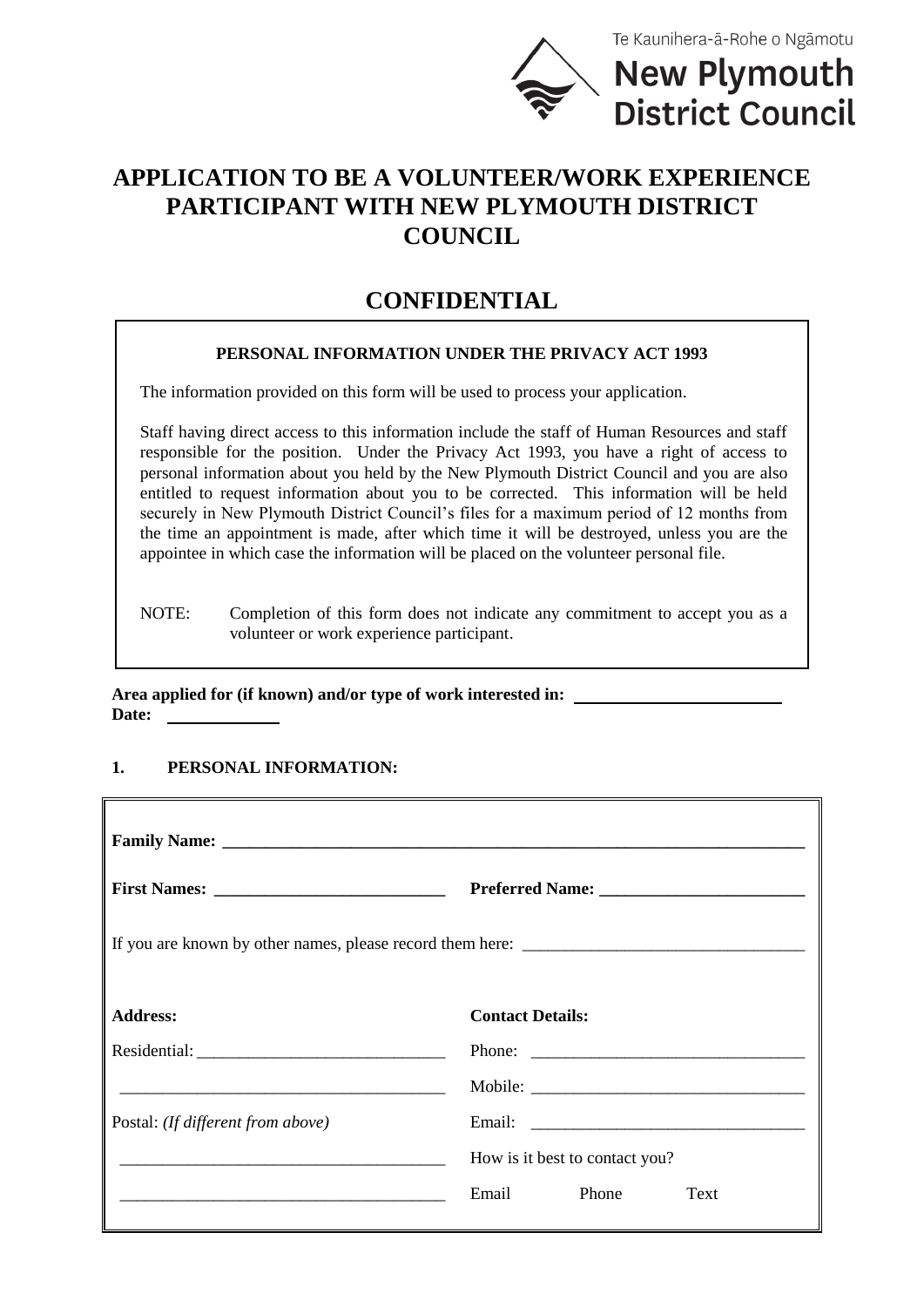## **2. GENERAL INFORMATION:**

| Have you been a volunteer/work experience participant for the Council before? |                 |  |       |  |
|-------------------------------------------------------------------------------|-----------------|--|-------|--|
|                                                                               | Yes             |  | No    |  |
|                                                                               |                 |  |       |  |
|                                                                               |                 |  |       |  |
| Do you speak or read any languages other than English?                        |                 |  |       |  |
|                                                                               | $Yes \mid \mid$ |  | No no |  |
|                                                                               |                 |  |       |  |

# **3. AVAILABILITY:**

| Do you have any commitments which need to be taken into account when using your voluntary<br>services as a volunteer/work experience participant? |           |     |  |
|---------------------------------------------------------------------------------------------------------------------------------------------------|-----------|-----|--|
|                                                                                                                                                   | $Yes \t $ | No. |  |
|                                                                                                                                                   |           |     |  |
| If accepted, when could you start?                                                                                                                |           |     |  |
|                                                                                                                                                   |           |     |  |

#### **4. DRIVING:**

| Do you have a full current drivers licence?                                                                                                                                                                                                                                                                                                                                                                   | Yes | N <sub>o</sub> |  |
|---------------------------------------------------------------------------------------------------------------------------------------------------------------------------------------------------------------------------------------------------------------------------------------------------------------------------------------------------------------------------------------------------------------|-----|----------------|--|
| If yes, what class/es? $\frac{1}{\sqrt{1-\frac{1}{\sqrt{1-\frac{1}{\sqrt{1-\frac{1}{\sqrt{1-\frac{1}{\sqrt{1-\frac{1}{\sqrt{1-\frac{1}{\sqrt{1-\frac{1}{\sqrt{1-\frac{1}{\sqrt{1-\frac{1}{\sqrt{1-\frac{1}{\sqrt{1-\frac{1}{\sqrt{1-\frac{1}{\sqrt{1-\frac{1}{\sqrt{1-\frac{1}{\sqrt{1-\frac{1}{\sqrt{1-\frac{1}{\sqrt{1-\frac{1}{\sqrt{1-\frac{1}{\sqrt{1-\frac{1}{\sqrt{1-\frac{1}{\sqrt{1-\frac{1}{\sqrt{$ |     |                |  |
| Does your driver's licence have any demerit points or endorsements?                                                                                                                                                                                                                                                                                                                                           |     |                |  |
|                                                                                                                                                                                                                                                                                                                                                                                                               | Yes | N <sub>o</sub> |  |
| Are you awaiting hearing of any charges for driving offences?                                                                                                                                                                                                                                                                                                                                                 |     |                |  |
|                                                                                                                                                                                                                                                                                                                                                                                                               | Yes | N <sub>o</sub> |  |
|                                                                                                                                                                                                                                                                                                                                                                                                               |     |                |  |
|                                                                                                                                                                                                                                                                                                                                                                                                               |     |                |  |
|                                                                                                                                                                                                                                                                                                                                                                                                               |     |                |  |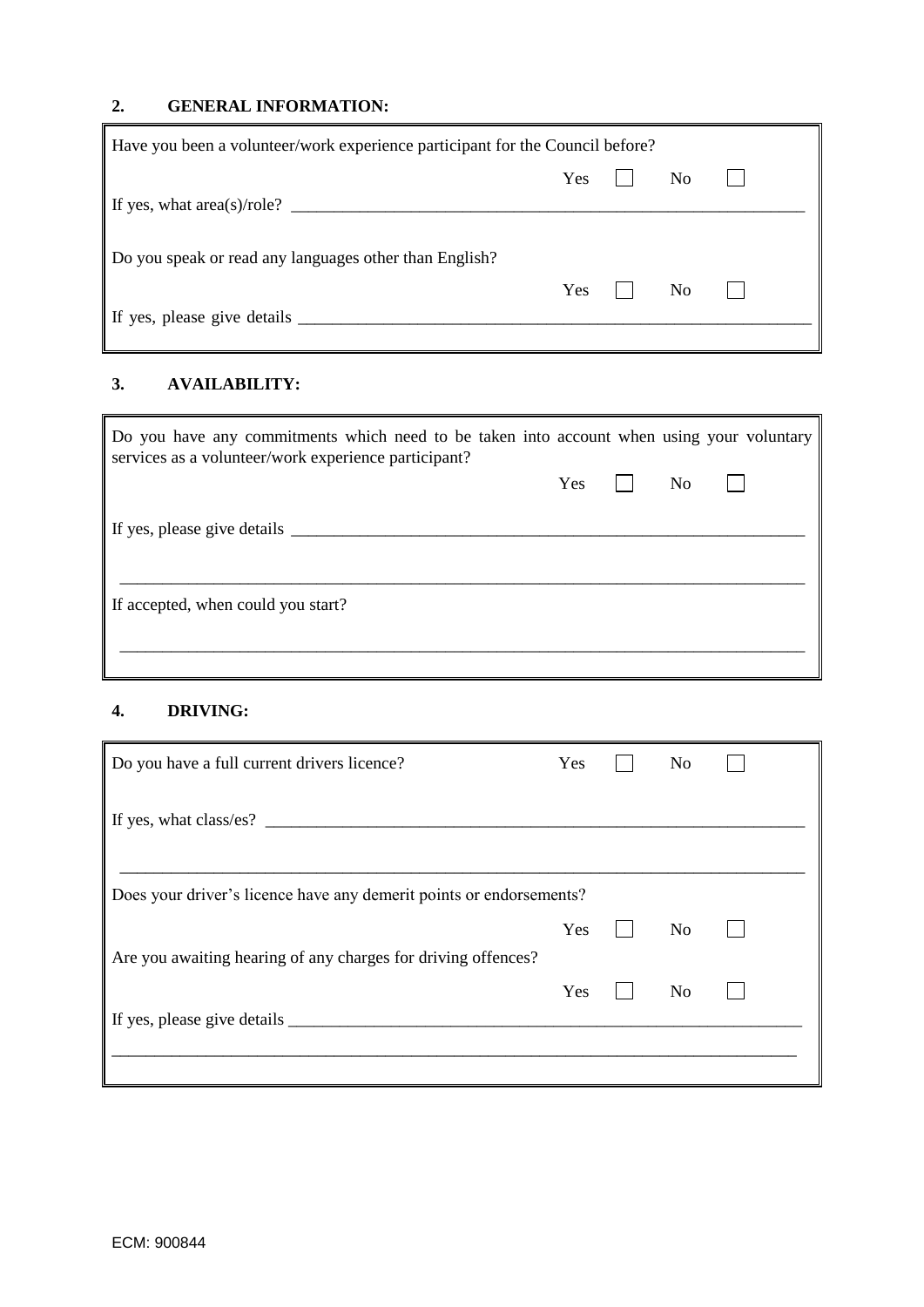## **5. CONVICTIONS AND PROCEEDINGS:**

| Have you ever been convicted of a criminal offence or are you awaiting charges in a criminal court of<br>law? (This does not include convictions that are subject to the Clean Slate Scheme of the Criminal<br>Records (Clean Slate) Act 2004). |       |     |  |
|-------------------------------------------------------------------------------------------------------------------------------------------------------------------------------------------------------------------------------------------------|-------|-----|--|
|                                                                                                                                                                                                                                                 | Yes   | No. |  |
| If yes, please give details                                                                                                                                                                                                                     |       |     |  |
| Do you have any criminal charges pending?                                                                                                                                                                                                       | Yes - | No  |  |

#### **6. HEALTH:**

| Have you had or have suffered any known medical conditions, injuries or allergies that would affect<br>your volunteer/work experience duties?                                                         |     |                |  |
|-------------------------------------------------------------------------------------------------------------------------------------------------------------------------------------------------------|-----|----------------|--|
|                                                                                                                                                                                                       | Yes | N <sub>0</sub> |  |
|                                                                                                                                                                                                       |     |                |  |
| Would you require any alterations or additions to your work area or would you require any extra<br>support as a volunteer/work experience participant in order to perform your duties satisfactorily? |     |                |  |
|                                                                                                                                                                                                       | Yes | N <sub>0</sub> |  |
|                                                                                                                                                                                                       |     |                |  |
| Are you prepared to abide by the requirements of the Health and Safety at Work Act and subsequent<br>regulations?                                                                                     |     |                |  |
|                                                                                                                                                                                                       | Yes | N <sub>0</sub> |  |

## **7. REFEREES:**

| Please provide details of two people we can contact about your suitability to be a volunteer/work<br>experience participant (e.g. work supervisor, teachers, tutors, previous employers). |               |
|-------------------------------------------------------------------------------------------------------------------------------------------------------------------------------------------|---------------|
| Referee 1                                                                                                                                                                                 | Referee 2     |
| Name:                                                                                                                                                                                     | Name:         |
|                                                                                                                                                                                           | Relationship: |
| Address:                                                                                                                                                                                  | Address:      |
| $\blacksquare$ Contact No.: $\blacksquare$                                                                                                                                                |               |
|                                                                                                                                                                                           |               |